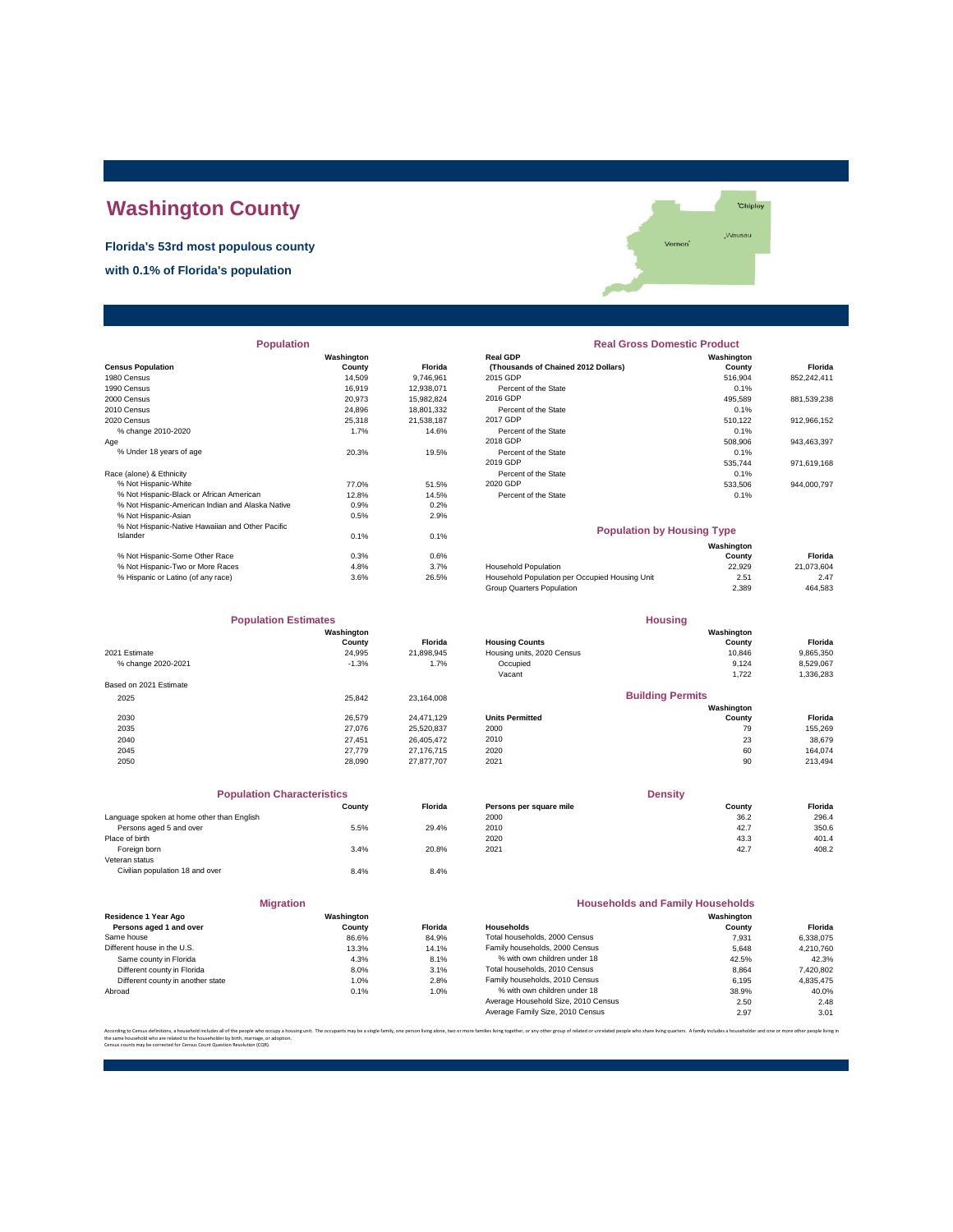## **Washington County**

 $\mathcal{L}_{\mathcal{A}}$ 

|                                                                              |                      |                         | <b>Employment and Labor Force</b>                                |                      |                      |
|------------------------------------------------------------------------------|----------------------|-------------------------|------------------------------------------------------------------|----------------------|----------------------|
| <b>Establishments</b>                                                        | Washington           |                         | <b>Establishments</b>                                            | Washington           |                      |
| 2020                                                                         | County               | Florida                 | % of All Industries, 2020                                        | County               | Florida              |
| All industries                                                               | 490                  | 763.854                 | All industries                                                   | 490                  | 763,854              |
| Natural Resource & Mining                                                    | 18                   | 5,514                   | Natural Resource & Mining                                        | 3.7%                 | 0.7%                 |
| Construction                                                                 | 79                   | 77,720                  | Construction                                                     | 16.1%                | 10.2%                |
| Manufacturing                                                                | 13                   | 21,822                  | Manufacturing                                                    | 2.7%                 | 2.9%                 |
| Trade, Transportation and Utilities<br>Information                           | 81<br>$\overline{4}$ | 145,853<br>13,437       | Trade, Transportation and Utilities<br>Information               | 16.5%<br>0.8%        | 19.1%<br>1.8%        |
| <b>Financial Activities</b>                                                  | 40                   | 83,911                  | <b>Financial Activities</b>                                      | 8.2%                 | 11.0%                |
| Professional & Business Services                                             | 72                   | 187,348                 | Professional & Business Services                                 | 14.7%                | 24.5%                |
| Education & Health Services                                                  | 72                   | 87,764                  | Education & Health Services                                      | 14.7%                | 11.5%                |
| Leisure and Hospitality                                                      | 41                   | 61,008                  | Leisure and Hospitality                                          | 8.4%                 | 8.0%                 |
| Other Services                                                               | 29                   | 56,385                  | Other Services                                                   | 5.9%                 | 7.4%                 |
| Government                                                                   | 35                   | 5,895                   | Government                                                       | 7.1%                 | 0.8%                 |
| <b>Average Annual Employment</b>                                             | Washington           |                         | <b>Average Annual Wage</b>                                       | Washington           |                      |
| % of All Industries, 2020                                                    | County               | <b>Florida</b>          | 2020                                                             | County               | Florida              |
| All industries                                                               | 5,928                | 8,453,489               | All industries                                                   | \$37,848             | \$55,840             |
| Natural Resource & Mining                                                    | 6.3%                 | 0.8%                    | Natural Resource & Mining                                        | \$40,481             | \$37,710             |
| Construction                                                                 | <b>NA</b>            | 6.7%                    | Construction                                                     | <b>NA</b>            | \$55,840             |
| Manufacturing                                                                | 16.7%                | 4.5%                    | Manufacturing                                                    | \$35,135             | \$66,738             |
| Trade, Transportation and Utilities                                          | 0.4%                 | 20.6%                   | Trade, Transportation and Utilities                              | \$38,468             | \$49,342             |
| Information<br><b>Financial Activities</b>                                   | 2.3%                 | 1.5%                    | Information                                                      | \$45,365             | \$93,360             |
| Professional & Business Services                                             | 11.2%<br>14.9%       | 6.9%<br>16.1%           | <b>Financial Activities</b><br>Professional & Business Services  | \$46,198<br>\$35,413 | \$84,295<br>\$68,218 |
| Education & Health Services                                                  | 10.8%                | 15.3%                   | Education & Health Services                                      | \$17,944             | \$55,099             |
| Leisure and Hospitality                                                      | 1.5%                 | 11.9%                   | Leisure and Hospitality                                          | \$27,285             | \$27,694             |
| Other Services                                                               | 0.1%                 | 3.0%                    | Other Services                                                   | \$19,068             | \$41.131             |
| Government                                                                   | 30.1%                | 12.5%                   | Government                                                       | \$44,539             | \$58,821             |
| Industries may not add to the total due to confidentiality and unclassified. |                      |                         |                                                                  |                      |                      |
| <b>Labor Force as Percent of Population</b>                                  | Washington           |                         |                                                                  | Washington           |                      |
| Aged 18 and Older                                                            | County               | Florida                 | <b>Unemployment Rate</b>                                         | County               | Florida              |
| 2000                                                                         | 56.2%                | 64.2%                   | 2000                                                             | 4.6%                 | 3.8%                 |
| 2010                                                                         | 52.0%                | 61.8%                   | 2010                                                             | 10.2%                | 10.8%                |
| 2020                                                                         | 46.7%                | 58.6%                   | 2020                                                             | 6.3%                 | 8.2%                 |
| 2021                                                                         | 46.8%                | 59.0%                   | 2021                                                             | 4.5%                 | 4.6%                 |
|                                                                              |                      |                         |                                                                  |                      |                      |
| Personal Income (\$000s)                                                     | Washington           | Florida                 | <b>Income and Financial Health</b><br>Per Capita Personal Income | Washington           | Florida              |
| 2000                                                                         | \$384,287            | \$472,851,789           | 2000                                                             | \$18,279             | \$29,466             |
| 2010                                                                         | \$647,652            | \$732,457,478           | 2010                                                             | \$26,193             | \$38,865             |
| 2011                                                                         | \$659,154            | \$771,409,454           | 2011                                                             | \$26,887             | \$40,482             |
| % change 2010-11                                                             | 1.8%                 | 5.3%                    | % change 2010-11                                                 | 2.6%                 | 4.2%                 |
| 2012                                                                         | \$632,207            | \$800,551,723           | 2012                                                             | \$25,547             | \$41,475             |
| % change 2011-12                                                             | $-4.1%$              | 3.8%                    | % change 2011-12                                                 | $-5.0%$              | 2.5%                 |
| 2013                                                                         | \$629,175            | \$802,975,701           | 2013                                                             | \$25,674             | \$41,069             |
| % change 2012-13                                                             | $-0.5%$              | 0.3%                    | % change 2012-13                                                 | 0.5%                 | $-1.0%$              |
| 2014                                                                         | \$645,895            | \$861,412,339           | 2014                                                             | \$26,580             | \$43,388             |
| % change 2013-14                                                             | 2.7%                 | 7.3%                    | % change 2013-14                                                 | 3.5%                 | 5.6%                 |
| 2015<br>% change 2014-15                                                     | \$674,365<br>4.4%    | \$919,834,894<br>6.8%   | 2015<br>% change 2014-15                                         | \$27,462<br>3.3%     | \$45,493<br>4.9%     |
| 2016                                                                         | \$693,014            | \$954,069,719           | 2016                                                             | \$28,322             | \$46,253             |
| % change 2015-16                                                             | 2.8%                 | 3.7%                    | % change 2015-16                                                 | 3.1%                 | 1.7%                 |
| 2017                                                                         | \$719,735            | \$1,023,131,116         | 2017                                                             | \$29,285             | \$48,774             |
| % change 2016-17                                                             | 3.9%                 | 7.2%                    | % change 2016-17                                                 | 3.4%                 | 5.5%                 |
| 2018                                                                         | \$750,392            | \$1,087,188,628         | 2018                                                             | \$30,203             | \$51,150             |
| % change 2017-18                                                             | 4.3%                 | 6.3%                    | % change 2017-18                                                 | 3.1%                 | 4.9%                 |
| 2019                                                                         | \$783,172            | \$1,139,799,293         | 2019                                                             | \$30,537             | \$53,034             |
| % change 2018-19                                                             | 4.4%                 | 4.8%                    | % change 2018-19                                                 | 1.1%                 | 3.7%                 |
| 2020<br>% change 2019-20                                                     | \$852,174<br>8.8%    | \$1,209,995,921<br>6.2% | 2020<br>% change 2019-20                                         | \$32,862<br>7.6%     | \$55,675<br>5.0%     |
|                                                                              |                      |                         |                                                                  |                      |                      |
| Earnings by Place of Work (\$000s)                                           |                      |                         | <b>Median Income</b>                                             |                      |                      |
| 2000                                                                         | \$217,660            | \$308,751,767           | Median Household Income                                          | \$37,260             | \$57,703             |
| 2010                                                                         | \$296,947            | \$438,983,914           | Median Family Income                                             | \$50,387             | \$69,670             |
| 2011                                                                         | \$300,501            | \$450,498,606           |                                                                  |                      |                      |
| % change 2010-11                                                             | 1.2%                 | 2.6%                    | Percent in Poverty, 2020                                         |                      |                      |
| 2012                                                                         | \$294,666            | \$468,410,475           | All ages in poverty                                              | 20.4%                | 12.4%                |
| % change 2011-12                                                             | $-1.9%$              | 4.0%                    | Under age 18 in poverty                                          | 28.7%                | 17.2%                |
| 2013                                                                         | \$291,158            | \$482,898,301           | Related children age 5-17 in families in poverty                 | 26.6%                | 16.5%                |
| % change 2012-13                                                             | $-1.2%$<br>\$294,159 | 3.1%                    |                                                                  |                      |                      |
| 2014<br>% change 2013-14                                                     | 1.0%                 | \$512,375,290<br>6.1%   | <b>Personal Bankruptcy Filing Rate</b><br>(per 1,000 population) | Washington<br>County | Florida              |
| 2015                                                                         | \$301,679            | \$544,408,719           | 12-Month Period Ending December 31, 2020                         | 0.39                 | 1.66                 |
| % change 2014-15                                                             | 2.6%                 | 6.3%                    | 12-Month Period Ending December 31, 2021                         | 0.56                 | 1.38                 |
| 2016                                                                         | \$310,776            | \$569,769,284           | State Rank                                                       | 57                   | <b>NA</b>            |
| % change 2015-16                                                             | 3.0%                 | 4.7%                    | NonBusiness Chapter 7 & Chapter 13                               |                      |                      |
| 2017                                                                         | \$330,356            | \$603,668,170           |                                                                  |                      |                      |
| % change 2016-17                                                             | 6.3%                 | 5.9%                    | Workers Aged 16 and Over                                         | Washington<br>County | Florida              |
| 2018                                                                         | \$337,801            | \$639,620,451           | Place of Work in Florida                                         |                      |                      |
| % change 2017-18                                                             | 2.3%                 | 6.0%                    | Worked outside county of residence                               | 51.2%                | 18.1%                |
| 2019                                                                         | \$353,969            | \$671,553,148           | Travel Time to Work                                              |                      |                      |
| % change 2018-19                                                             | 4.8%                 | 5.0%                    | Mean travel time to work (minutes)                               | 31.4                 | 27.9                 |
| 2020                                                                         | \$362,106            | \$688,764,753           |                                                                  |                      |                      |
| % change 2019-20                                                             | 2.3%                 | 2.6%                    |                                                                  |                      |                      |